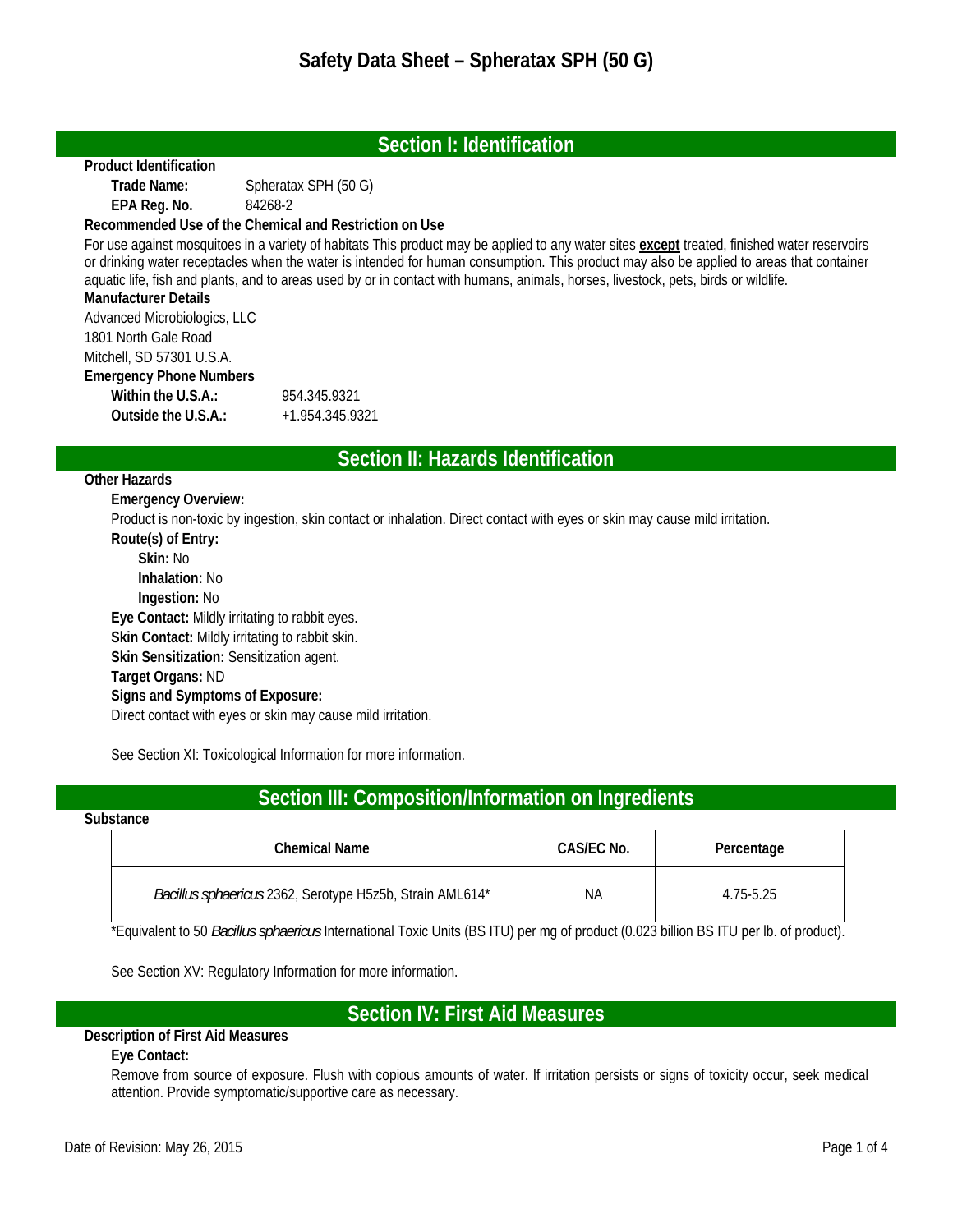#### **Skin Contact:**

Remove from source of exposure. Flush with copious amounts of water. If irritation persists or signs of toxicity occur, seek medical attention. Provide symptomatic/supportive care as necessary.

### **Ingestion:**

Remove from source of exposure. If signs of toxicity occur, seek medical attention. Provide symptomatic/supportive care as necessary.

### **Inhalation:**

Remove from source of exposure. If signs of toxicity occur, seek medical attention. Provide symptomatic/supportive care as necessary.

# **Section V: Fire-Fighting Measures**

#### **Suitable Extinguishing Media**

Use appropriate medium for underlying cause of fire.

#### **Specific Hazards Arising from the Chemical**

ND

#### **Special Protective Equipment and Precautions for Fire-Fighters**

Wear protective clothing and self-contained breathing apparatus.

## **Section VI: Accidental Release Measures**

**Personal Precautions, Protective Equipment and Emergency Procedures** 

### **Environmental Precautions**

ND

ND

#### **Methods and Materials for Containment and Cleaning Up**

Recover product. Place into appropriate container for disposal. Avoid dust. Ventilate and wash spill area.

See Section VIII: Exposure Controls/Personal Protection and Section XIII: Disposal Considerations for more information.

# **Section VII: Handling and Storage**

#### **Precautions for Safe Handling**

Wear impervious gloves and clothing to minimize skin contact. Wash thoroughly with soap and water after handling. If necessary, use safety glasses or goggles.

#### **Conditions for Safe Storage**

Tightly reclose containers of unused materials. Do not contaminate water, food or feed by storage or disposal. Store in a secure, cool, dry well-ventilated location. Avoid temperatures above 85°F/29°C.

## **Section VIII: Exposure Controls/Personal Protection**

#### **Control Parameters**

See Personal Protective Equipment below for more information.

**Engineering Controls** 

Use local exhaust.

#### **Personal Protective Equipment**

Wear impervious gloves and clothing to minimize skin contact. Wash thoroughly with soap and water after handling. If necessary, use safety glasses or goggles. While not usually required, mixers/loaders and applicators not in enclosed cabs or aircraft must wear a dust/mist respirator meeting NIOSH standards of at least N-95, R-95 or P-95.

| Section IX: Physical and Chemical Properties |                           |                          |    |  |
|----------------------------------------------|---------------------------|--------------------------|----|--|
| <b>Physical State:</b>                       | Light Tan Powder          | Vapor Density:           | ΝA |  |
| Odor:                                        | Mild, acidic fermentation | <b>Relative Density:</b> | ΝA |  |
| Odor Threshold:                              | ΝD                        | Solubility:              | ΝA |  |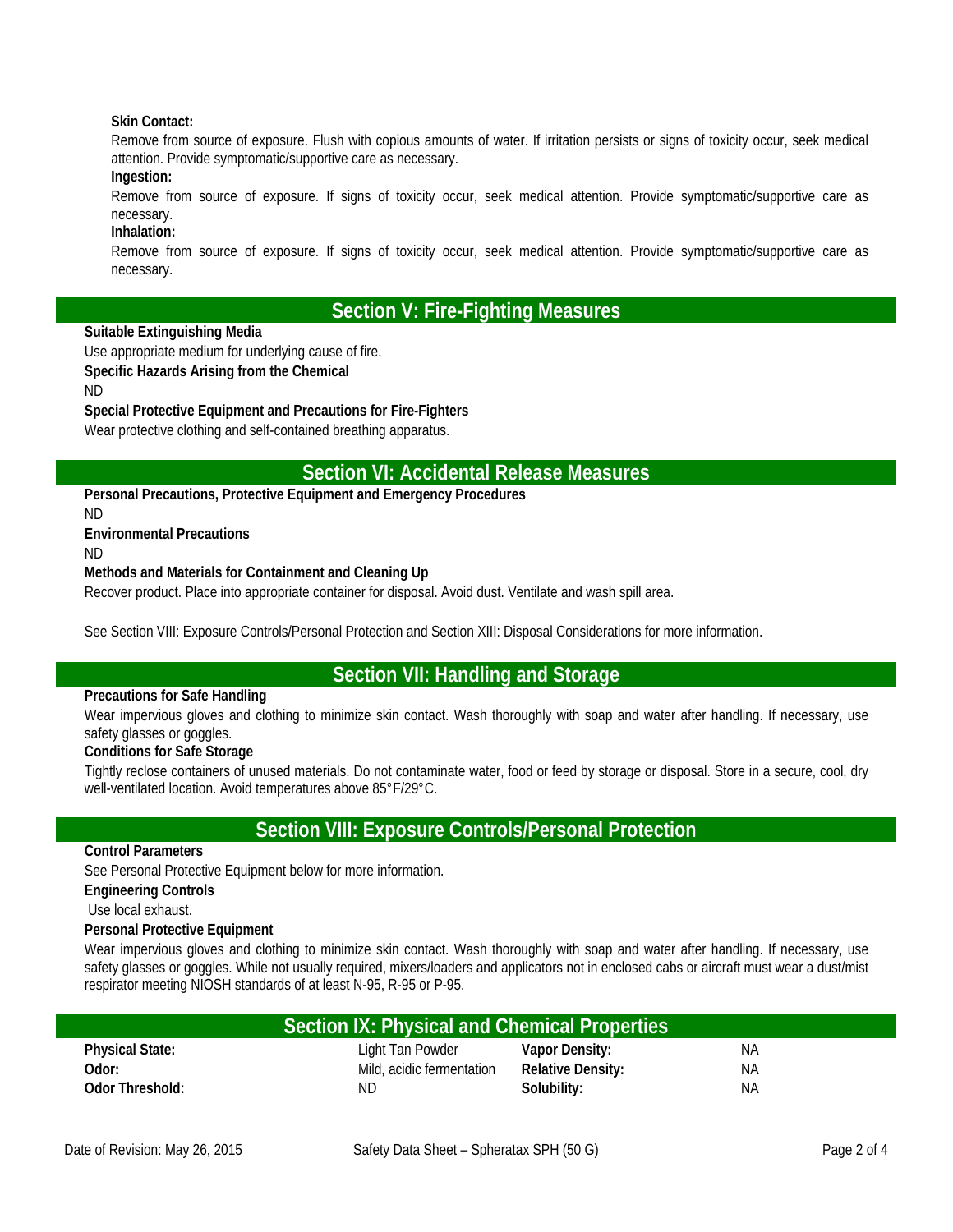|                                              |                         | Partition Coefficient (n-         |                                    |
|----------------------------------------------|-------------------------|-----------------------------------|------------------------------------|
| pH:                                          | $6.8 - 7.0$ (aq. sol.)  | octanol/water):                   | ND.                                |
| <b>Melting Point/Freezing Point:</b>         | ΝA                      | <b>Auto-Ignition Temperature:</b> | ND.                                |
| Initial Boiling Point and Range:             | NА                      | <b>Decomposition Temperature:</b> | ND.                                |
| <b>Flash Point:</b>                          | ΝA                      | Viscosity:                        | NА                                 |
| <b>Evaporation Rate:</b>                     | ND.                     | <b>Explosion Hazard:</b>          | Not explosive                      |
| Flammability (solid, gas):                   | Non-flammable           | <b>Oxidizing Properties:</b>      | NА                                 |
| <b>Upper/Lower Flammability or Explosive</b> |                         |                                   |                                    |
| Limits:                                      | No explosive properties | <b>Bulk Density:</b>              | 25-30 $\rm{lbs}$ /ft. <sup>3</sup> |
| Vapor Pressure:                              | ΝA                      |                                   |                                    |
|                                              |                         |                                   |                                    |

# **Section X: Stability and Reactivity**

#### **Reactivity**

Hazardous polymerization will not occur. **Chemical Stability**  Stable **Possibility of Hazardous Reactions**  None **Conditions to Avoid**  High temperatures and alkaline environments. **Incompatible Materials**  Alkaline environment may denature the active ingredient. **Hazardous Decomposition Products**  ND

## **Section XI: Toxicological Information**

#### **Toxicological Data Acute Toxicity Oral LD<sub>50</sub>:** LD<sub>50</sub> (rat) >5,000 mg/kg **Dermal LD<sub>50</sub>:** LD<sub>50</sub> (rabbit) > 2,000 mg/kg **Inhalation LC<sub>50</sub>:** The LC<sub>50</sub> in 4-hour inhalation studies in rat was  $>2.04$  mg/L (actual) of air, the maximum attainable concentration.

**Dermal and Eye Irritation:** Mildly irritating to rabbit eyes and skin.

**Dermal Sensitization:** The product is a contact sensitizing agent in guinea pig studies.

#### **Corrosiveness:** Non-corrosive

#### **Carcinogenicity Information**

| $\sim$<br>N |          |         |     |
|-------------|----------|---------|-----|
| ΝL          | M<br>. . | ΝI<br>. | 'NL |

# **Section XII: Ecological Information**

#### **Ecotoxicity**  ND **Persistence and Degradability:**  ND

# **Section XIII: Disposal Considerations**

#### **Disposal Methods**

Dispose of product in accordance with Federal, state and local regulations. Wastes resulting from the use of this product may be disposed of on site or at an approved waste disposal facility.

**Container Disposal:** Completely empty bag into application equipment. Then dispose of empty bag in a sanitary landfill or by incineration or, if allowed by State and local authorities, by burning. If burned, stay out of smoke.